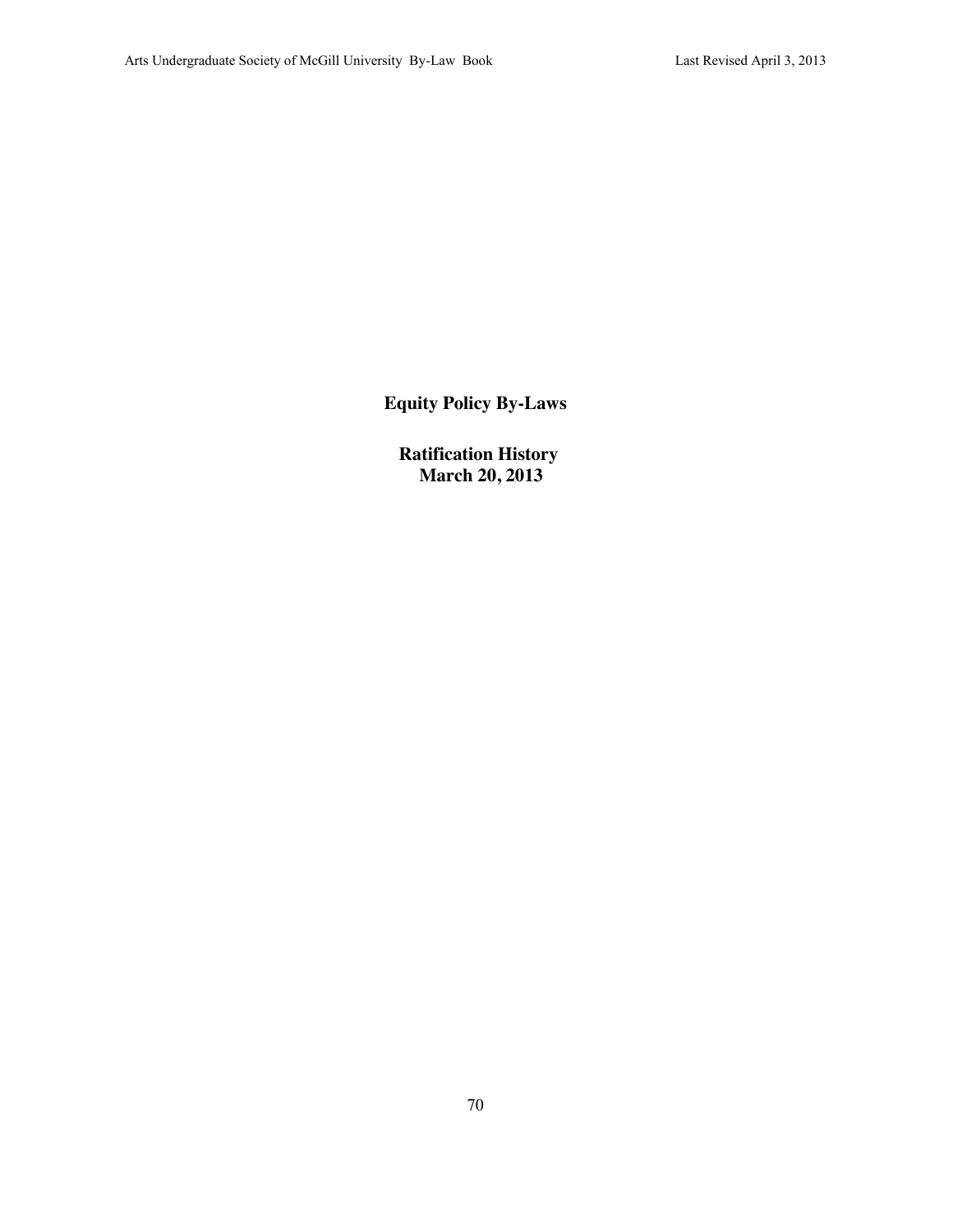#### **AUS Equity Policy Bylaws**

For the Background to the Policy, please see Appendix A.

For the definitions used in developing the Policy, please see Appendix B.

For a flowchart of Complaint, Mediation, and Investigation procedures, please see Appendix C.

#### **Article 1: Policy Statement**

- 1.1 The AUS has a responsibility as representative service provider to undergraduate students enrolled in the Faculty of Arts, a diverse membership, to conduct itself by the highest standards of respect, fairness, integrity, safety, and equitable treatment for all persons.
- 1.2 Respect requires full consideration of human beings and upholding a high commitment to human dignity. By adopting this policy, the AUS strives to create a community that exceeds social standards of equitable treatment, creating a safer space for all of our members where collegial debate and marginalized ideas and voices can flourish within a respectful atmosphere.
- 1.3 To support this responsibility as well as the AUS's commitment to representation and services, the AUS will promote a functionally anti-oppressive environment. We acknowledge that a functionally anti-oppressive environment is achieved through:
	- 1.3.1 Recognition that systematic processes and cultural biases disadvantage certain groups of people;
	- 1.3.2 Proactive steps to challenge and acknowledge the current and historical processes and biases that affect the safety and wellbeing of these disadvantaged groups;
	- 1.3.3 Acknowledgment that certain groups of socially privileged people knowingly or unconsciously benefit from this process and do not have the same experience of disrespect and exclusion as those in disadvantaged groups;
	- 1.3.4 Proactive steps to challenge the actions, attitudes, and assumptions that result from social privilege.
- 1.4 The AUS understands that historically and culturally disadvantaged groups and persons are subject to systematic marginalization and oppression, based on ascribed or asserted characteristics related to personal aspects including, but not limited to, gender identity, age, race, ethnic or national origin, religion, sexuality, sexual orientation, mental and/or physical abilities, language, size, or social class.
- 1.5 The AUS condemns harassment or discrimination of disadvantaged groups on the basis of, but not limited to, gender identity, age, race, ethnic or national origin, religion, sexuality, sexual orientation, mental and/or physical abilities, language, size, or social class. The AUS regards harassment or discrimination on the basis of these considerations as serious offences that undermine its constitutional commitment to respect. Condemnation of harassment or discrimination does not prevent any program or activity whose purpose is to improve the conditions of a specific disadvantaged individual or group.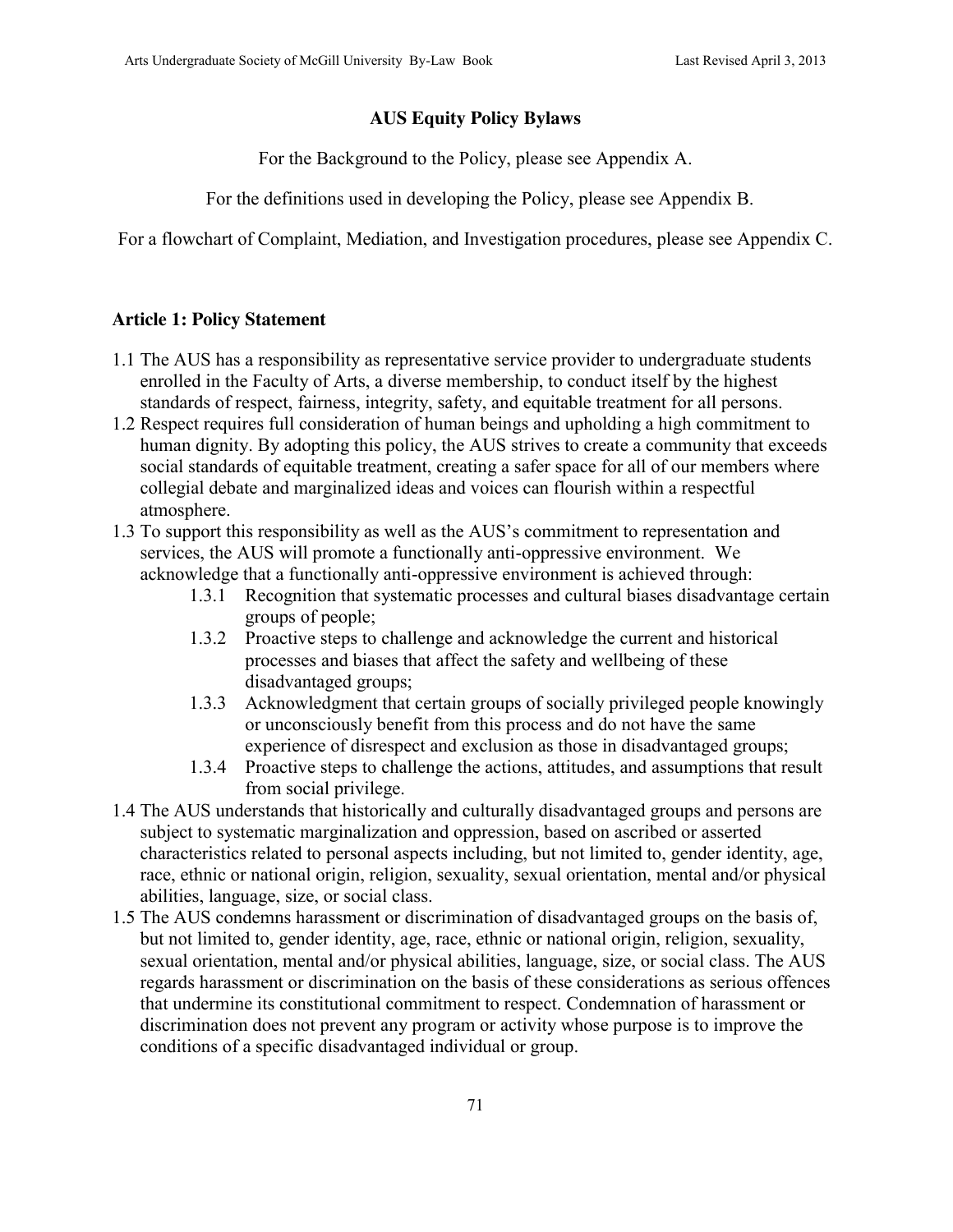## **Article 2: Scope**

2.1 This Policy shall apply to:

- 2.1.1 Members of the Executive Committee, elected representatives, stipended and salaried staff members, departmental associations, and internal groups of the Arts Undergraduate Society of McGill University.
	- 2.1.1.1 Internal groups of the AUS include AUS publications, AUS committees, affiliates of the Fine Arts Council, and groups affiliated with the AUS's departmental associations.
- 2.1.2 All activities and events hosted, funded, and promoted by the Society and AUSaffiliated departmental associations and internal groups.
	- 2.1.2.1 The AUS shall ensure that all endeavours of external groups that receive AUS funding are in accordance with the AUS Equity Policy.
- 2.1.3 Written or graphic material, which is published, distributed, endorsed or funded by the Arts Undergraduate Society, an AUS departmental association, or an AUSaffiliated internal group.
- 2.1.4 Activities, events, and promotions held in the spaces that the AUS manages, including but not limited to, Arts Lounge (Leacock B-12); AUS SNAX; and the AUS tables in the Leacock Lobby.
- 2.2 Neither this Policy in general, nor its definitions in particular, are to be applied in such a way as to detract from the right of members to engage in open discussion of potentially controversial matters. No individual student or student group should have the effect of limiting dialogue on legitimate topics provided that such discussion is conducted in a respectful, non-coercive, collegial manner that conforms to the Policy on discrimination and harassment set out in Section 1 of this Policy.
- 2.3 If the Equity Complaint involves physical or sexual assault, both of which are criminal offences, or if the subject matter of an Equity Complaint involves persons or bodies outside the jurisdiction of the AUS, including, but not limited to, McGill Administrative units, faculty members, courses offered by the University, libraries, the Students' Society of McGill University (SSMU), and Student Services, this Policy and the procedures therein are not the appropriate venue for resolution. For issues of harassment and discrimination, the Claimant may also be referred to the Quebec Human Rights Commission. The Equity Officers may serve as a resource in referring the Claimant to the appropriate channels.

# **Article 3: Mandate and Composition of the AUS Equity Committee**

- 3.1 This policy shall establish an AUS Equity Committee, which shall be a Standing Committee of AUS Council, as per Article 10.3 of the AUS Constitution.
- 3.2 The membership of the AUS Equity Committee shall consist of the following individuals:
	- 3.2.1 Two (2) Equity Commissioners
		- 3.2.1.1 The Equity Commissioners shall be chosen through an application and interview process conducted at the end of the Winter semester. The interviewing committee shall consist of the outgoing and incoming AUS VP Internals and the Equity Commissioners from the previous year.
		- 3.2.1.2 The Equity Commissioners shall serve as Equity Officers.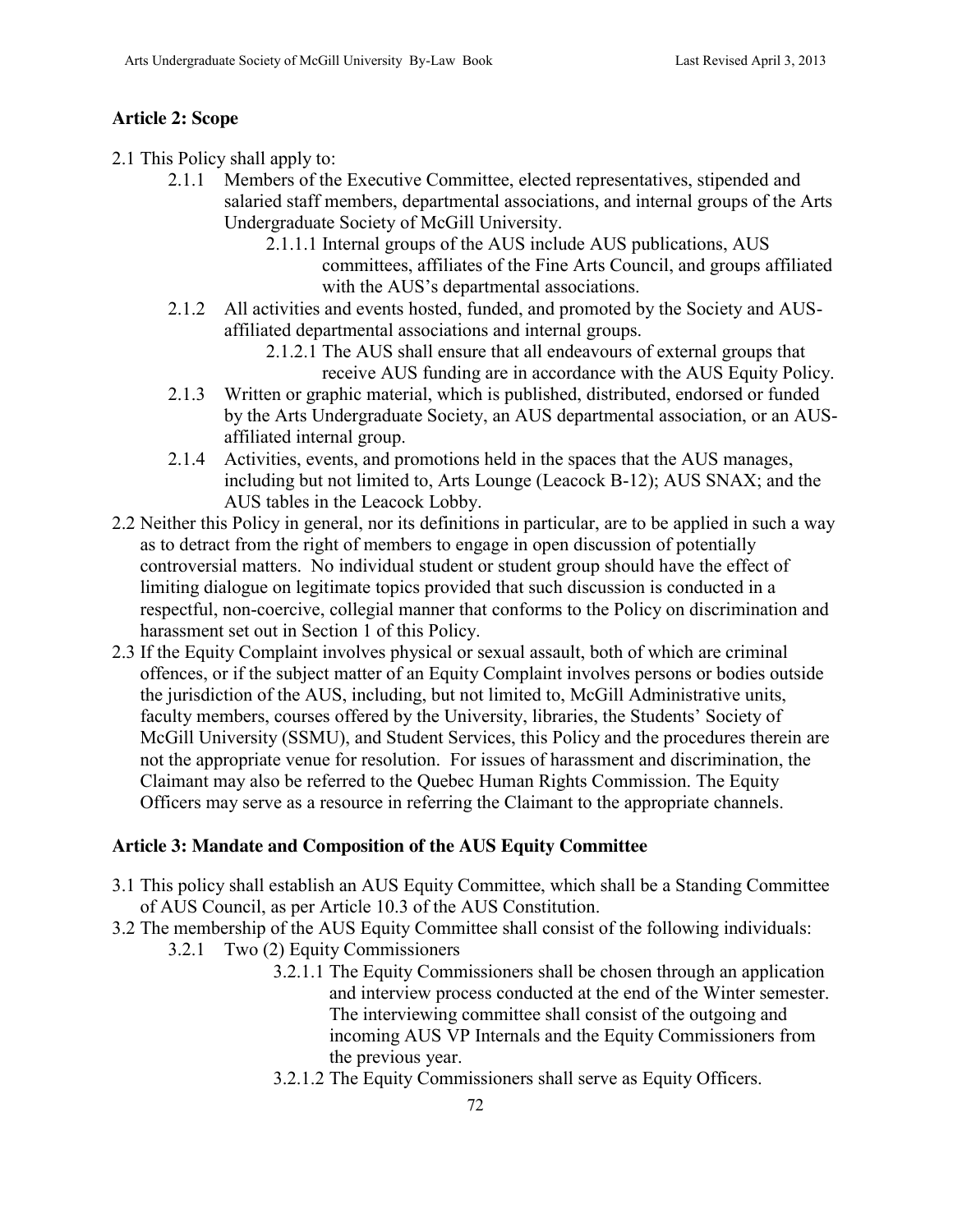- 3.2.2 A minimum of two (2) Members-at-large
	- 3.2.2.1 The Members-at-large shall be chosen through an application and interview process conducted at the beginning of the Fall semester. The interviewing committee shall consist of the AUS VP Internal and the Equity Commissioners.
	- 3.2.2.2 The number of members-at-large shall be determined at the discretion of the interviewing committee, as defined in Article 3.2.3.1.
	- 3.2.2.3 A minimum of two (2) Members-at-large shall serve as Equity Officers.
- 3.2.3 The AUS VP Internal
	- 3.2.3.1 The AUS VP Internal shall oversee the operation and functions of AUS Equity Committee.
		- 3.2.3.2 The AUS VP Internal shall not serve as an Equity Officer.
- 3.3 AUS Council must approve all Equity Officers by a majority vote.
- 3.4 The Mandate of the AUS Equity Committee shall be:
	- 3.4.1 To foster a culture of equity within the Arts Undergraduate Society.
	- 3.4.2 To serve as the mediating body for all Equity Complaints that fall under the Scope as outlined in Section 2 of these bylaws.
	- 3.4.3 To promote engagement with the principles associated with equity among AUS members.
	- 3.4.4 To promote safer spaces within all components that fall under the Scope as outlined in Section 2 of these bylaws.
	- 3.4.5 To host social and educational events centered around the principles of equity.
	- 3.4.6 To serve as a resource for internal groups and individual members of the Arts Undergraduate Society on how they can promote the principles of equity within their associations and activities.

# **Article 4: Accountability**

4.1 All elected executives, hired staff, and the members of the Equity Committee (as defined in Article 3 of these bylaws) are accountable for upholding this Policy. According to Article 6.1(b) of the AUS Constitution, AUS Legislative Council is "...empowered to make all decisions and take action on behalf of the AUS in accordance with and subject to the constraints imposed by the General Assembly," and thus is accountable for all aspects of the organization. To this end, AUS Council's direction, policies, vision and planning must adhere to and integrate the principles of equity as outlined in Section 1 of this Policy. The Council is responsible for ensuring that all AUS Executives and Standing Committees integrate, demonstrate, and communicate this commitment in their annual work plans.

# **Article 5: Handling Equity Complaints Submissions**

- 5.1 All Complaints shall be submitted in writing, in either English or in French, to an Equity Officer, as defined in Article 3.2 of this Policy, or in the case that the Complaint is against an Equity Officer, to the Speaker of AUS Council.
- 5.2 The following guidelines shall be followed concerning the handling of Equity Complaints: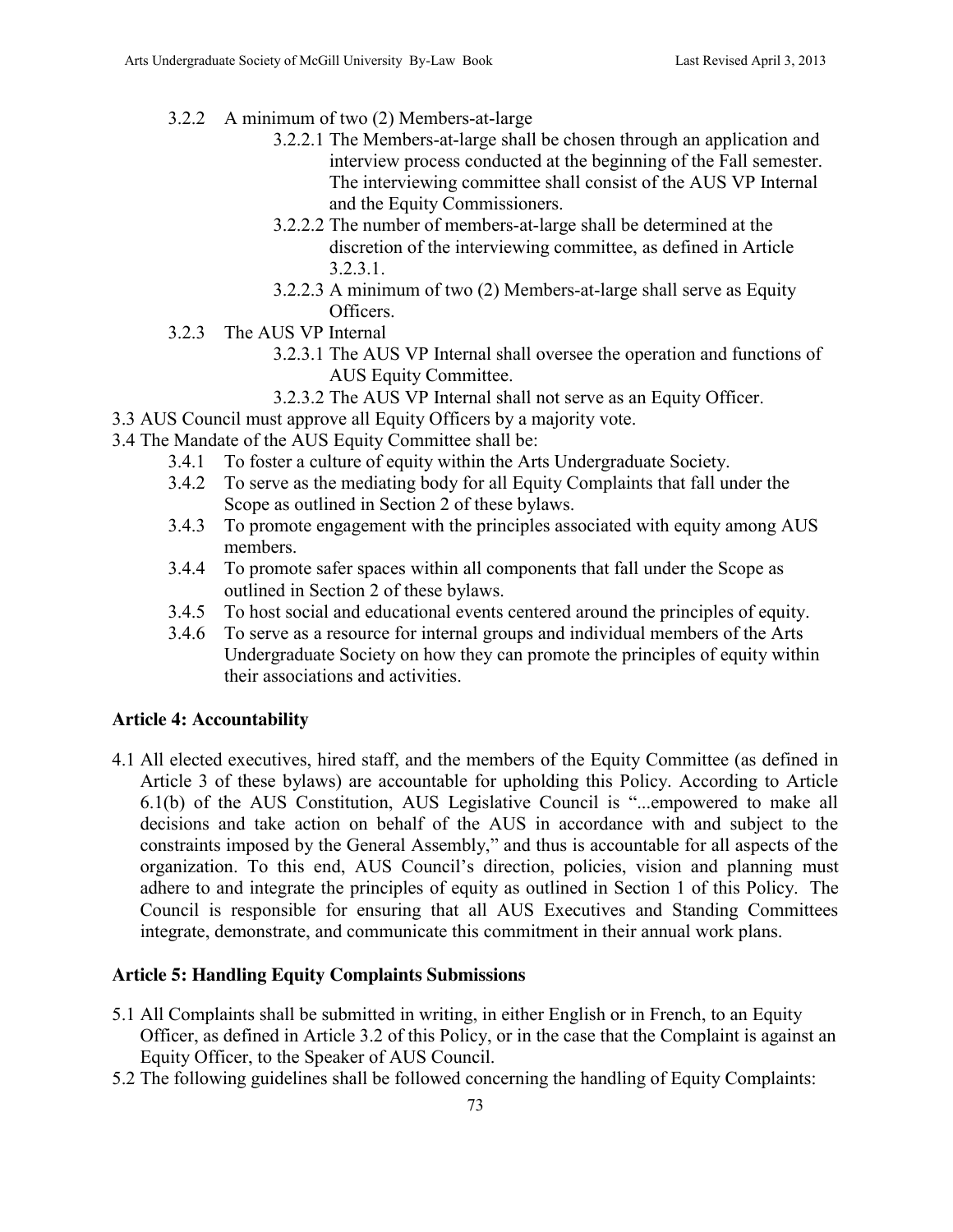- 5.2.1 The Equity Officers must outline in writing to the Claimant the options they have to seek to resolution to the incident.
- 5.2.2 The Equity Officers must outline in writing to all implicated parties the Scope and the limits of the Policy.
- 5.2.3 Any individual who does not wish to participate in the resolution process is not obligated to. However, this does not prevent the ratification of recommended remedies by Council that could affect such an individual, such as dismissal from a position within the AUS.
- 5.2.4 Complaints must be filed within the same academic year in which the incident occurs, with one exception noted in 5.2.4.1.
	- 5.2.4.1 Should the incident occur during the Summer semester, the Complaint must be filed by September 30 at the latest.
	- 5.2.4.2 While Claimants must follow the time procedures stipulated in 5.2.4, they shall have the right to cite evidence that occurred outside of this timeframe.
- 5.2.5 Throughout this process, the Claimant and the Respondent have the right to be accompanied at any and all times by a support person, who may take notes and give advice to the party they are supporting. Any interviewing or questioning may also be temporarily stopped to allow a support person and their party to discuss an issue or question privately. The support person may not be a supervisor of either the Claimant or the Respondent.
- 5.2.6 Regardless of any prior or ongoing measures the Claimant takes to resolve the conflict outside of the framework outlined in Article 5, all Claimants shall have the right to seek Mediation or an Investigation in concert with the Equity Officers.

5.2.6.1 The informal resolution process shall be Mediation (Article 6). 5.2.6.2 The formal resolution process shall be an Investigation (Article 7).

# **Article 6: Informal Resolution of Concerns and/or Complaints: Mediation**

- 6.1 If an Equity Officer or a qualified person from outside the organization (subject to the approval of the Equity Officers) agrees to act as a mediator, that person will begin to help the parties settle the Complaint within 10 working days of the Complaint's submission and complete the Mediation within 20 working days, unless an extension is needed. The mediator should not be involved in investigating the Complaint, and should not be asked to represent AUS at any stage of any proceedings related to the Complaint. The Mediation will take place in a private space.
- 6.2 Either party has the right to refuse Mediation, without reprisal.
- 6.3 If either implicated party feels as though the informal resolution process has not produced a resolution, then a formal Investigation shall be initiated.

### **Article 7: Formal Resolution Process: Investigation**

7.1 The Claimant shall make a written record of the incident, including dates, times, locations and a detailed account of the incident. The Claimant will forward the written record of the incident as follows: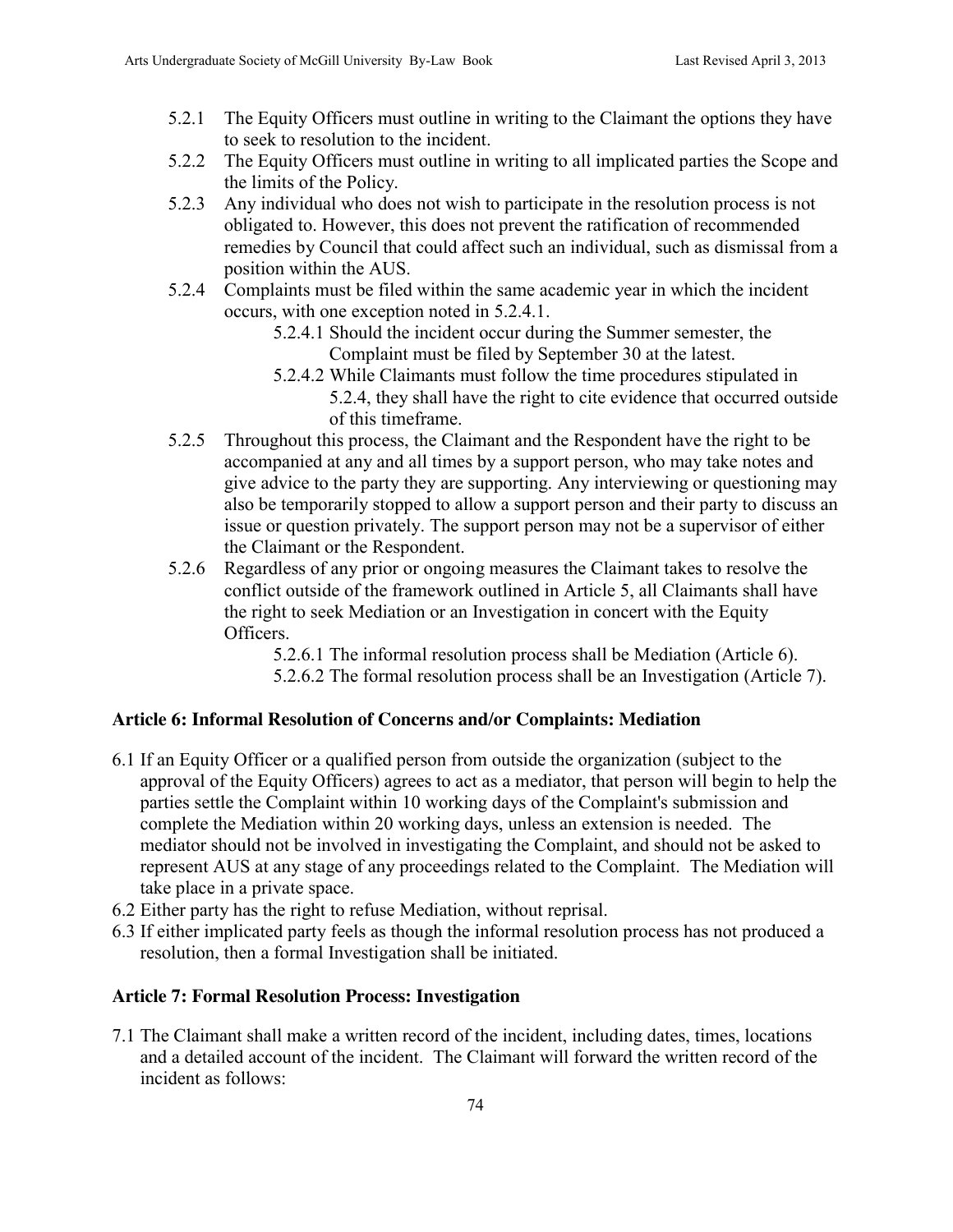- 7.1.1 To the Equity Officers, unless it is a Complaint against one or more of the Equity Officers, the Executive, or a Council Member.
	- 7.1.1.1 For such a Complaint, the Equity Officers shall begin an Investigation and respond to the Complaint within 10 working days and complete the process within 20 working days, unless an extension is needed.
- 7.1.2 To the Speaker of AUS Council, if it is a Complaint against one or more of the Equity Officers, the Executive, or a Council Member.
	- 7.1.2.1 For such a Complaint, the Speaker of AUS Council will forward the written record of the incident to the Equity Officers who are not implicated in the Complaint.
	- 7.1.2.2 The Equity Officers who are not implicated in the Complaint shall begin an Investigation and respond to the Complaint within 10 working days and complete the process within 20 working days, unless an extension is needed.
- 7.2 The Respondent will be made aware of the allegations made against them and has the right to respond to the Complaint in writing to the Equity Officers.
- 7.3 The Equity Officers will investigate the Complaint thoroughly. They will interview the Claimant, the Respondent, and any witnesses who agree to participate in the Investigation.
	- 7.3.1 A detailed record shall be kept of interview minutes and sent to both the interview subject and the investigators for confirmation of accuracy.
	- 7.3.2 Once an Investigation begins, all parties will be informed that they must not speak with anyone, even those also involved in the incident addressed in the Complaint. To preserve the integrity of the Investigation process, everyone involved is required to cooperate with the Investigation and maintain the confidential nature of the Complaint.
	- 7.3.3 All parties involved in the Investigation process must sign a confidentiality agreement.
- 7.4 Before a final report is given, the Equity Officers will give copies of a draft report to the Claimant and Respondent, so they can comment on the accuracy and completeness of the facts. The draft report shall not be shared with anyone other than the support persons, if any are involved. Within a week of completing the Investigation, the Equity Officers will submit the final report to the AUS VP Internal for addition to the Equity Log. The Claimant and Respondent will also be provided with a copy of the final report.
- 7.5 Should an Equity Policy violation be found, depending on the nature and severity of the incident(s), the remedies for Policy violation may include, but are not limited to:
	- 7.5.1 letter(s) of apology;
	- 7.5.2 suspension or dismissal of the Respondent from their position within the AUS and its affiliated internal groups;
	- 7.5.3 suspension of financial support by the AUS for internal groups that violate this Policy.
- 7.6 AUS Council will be provided with a summary of every substantiated Complaint after the Equity Officers make a recommendation. AUS Council will decide what action to take in light of recommendations of the investigating Equity Officers.
	- 7.6.1 Recommendations for resolution made by the Equity Officers shall be considered binding unless two-thirds of AUS Council vote against them.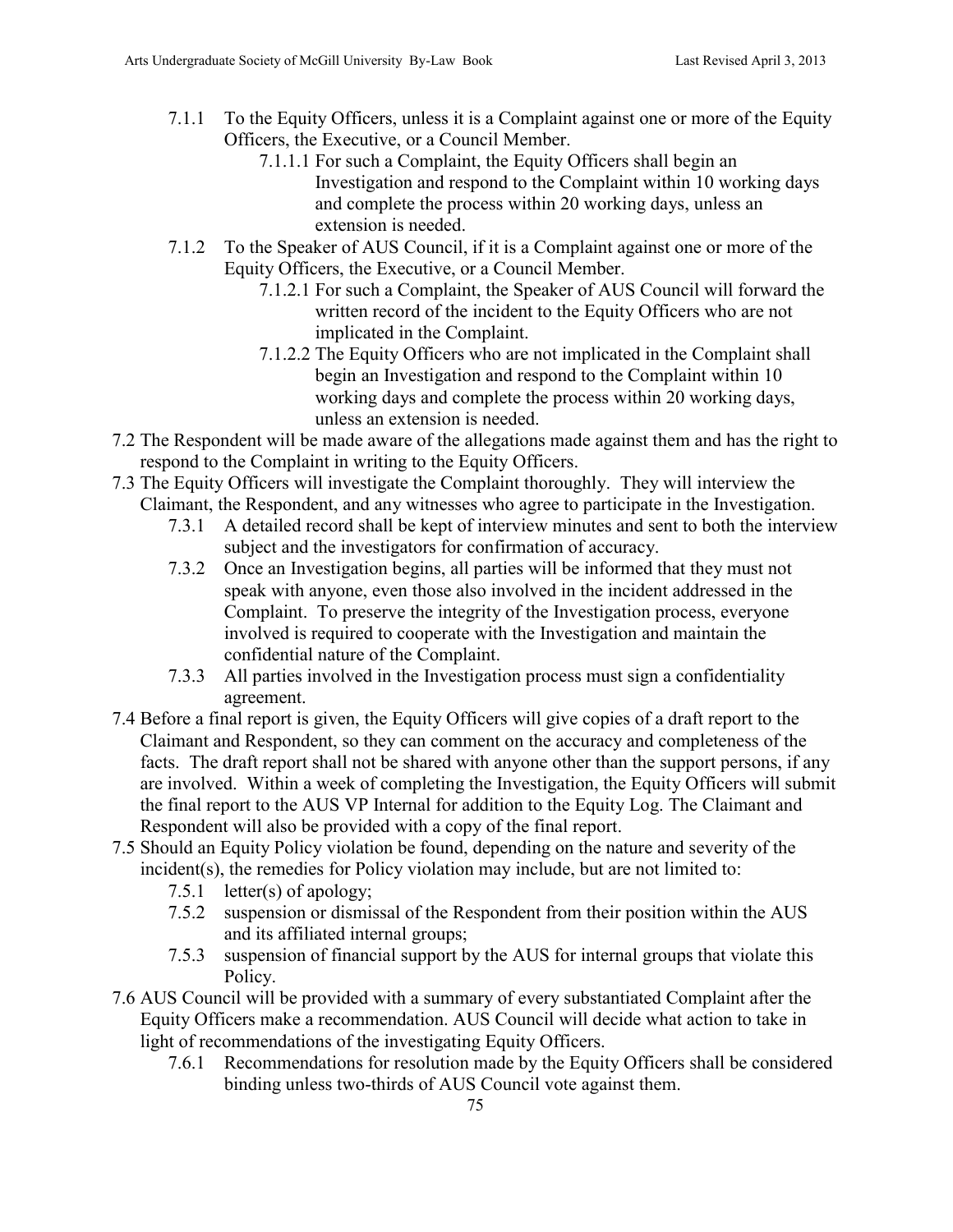- 7.6.2 If the recommendations of the Equity Officers are overturned by AUS Council, AUS Council must provide a detailed explanation of their decision.
- 7.7 Within 10 working days of delivery of the report, the Claimant and the Respondent will be informed in writing of any decision taken.

## **Article 8: Appeals Process**

8.1 Based on Article 18.4 of the AUS Constitution, if either the Claimant or Respondent believes that a procedural error occurred during the Investigation, they have the right to appeal to the Judicial Board of the Students' Society of McGill University.

### **Article 9: Unsubstantiated Complaints, Bad Faith, and Retaliation**

- 9.1 If the Equity Officers deem that there is not enough evidence to support an allegation of the incident(s), they cannot recommend any remedies.
- 9.2 In the event that the Complaint was made in bad faith, that is, made deliberately and filed maliciously knowing it had absolutely no basis, the Claimant will be subject to the same possible remedies as outlined in Article 7.5. The person unjustly accused of an Equity Policy violation will be given the benefit of any necessary remedies, including but not limited to a public statement from the Equity Officers, should the unjustly accused individual desire such a remedy.
- 9.3 Anyone who retaliates in any way against a person who has been involved in an Equity Complaint will be subject to the same possible remedies outlined in Article 7.5 at the discretion of the Ombudsperson of the AUS.

### **Article 10: Confidentiality**

- 10.1Confidentiality must be respected at all times during the resolutions processes, either Mediation or Investigation. Trust in confidentiality also encourages individuals to come forward with their Complaint. However, those implicated in a Complaint have the right to be given enough information so that they are able to respond and defend their interests.
- 10.2Confidentiality is different from anonymity. An individual Claimant who seeks informal or formal resolution must be prepared to be identified to the Respondent.
- 10.3Everyone involved in a Complaint will be asked to sign a confidentiality agreement that outlines their responsibility to ensure confidentiality in all their verbal, written and taped communication, formal and informal, to respect the right to fair process for the Claimant and Respondent.
- 10.4Any electronic documents shared between the Equity Officers, Claimant and Respondent will be password-protected.
- 10.5Personal information connected to a Complaint will only be shared in connection with those responsible for administering this Policy, investigating and processing the Complaint, determining appropriate remedies or sanctions, or for a consistent and related purpose.
- 10.6When the resolution is discussed in AUS Council, as per Article 7.7, a confidential session will be declared, and all names and identifying features of the Claimant and Respondent will be removed from the report.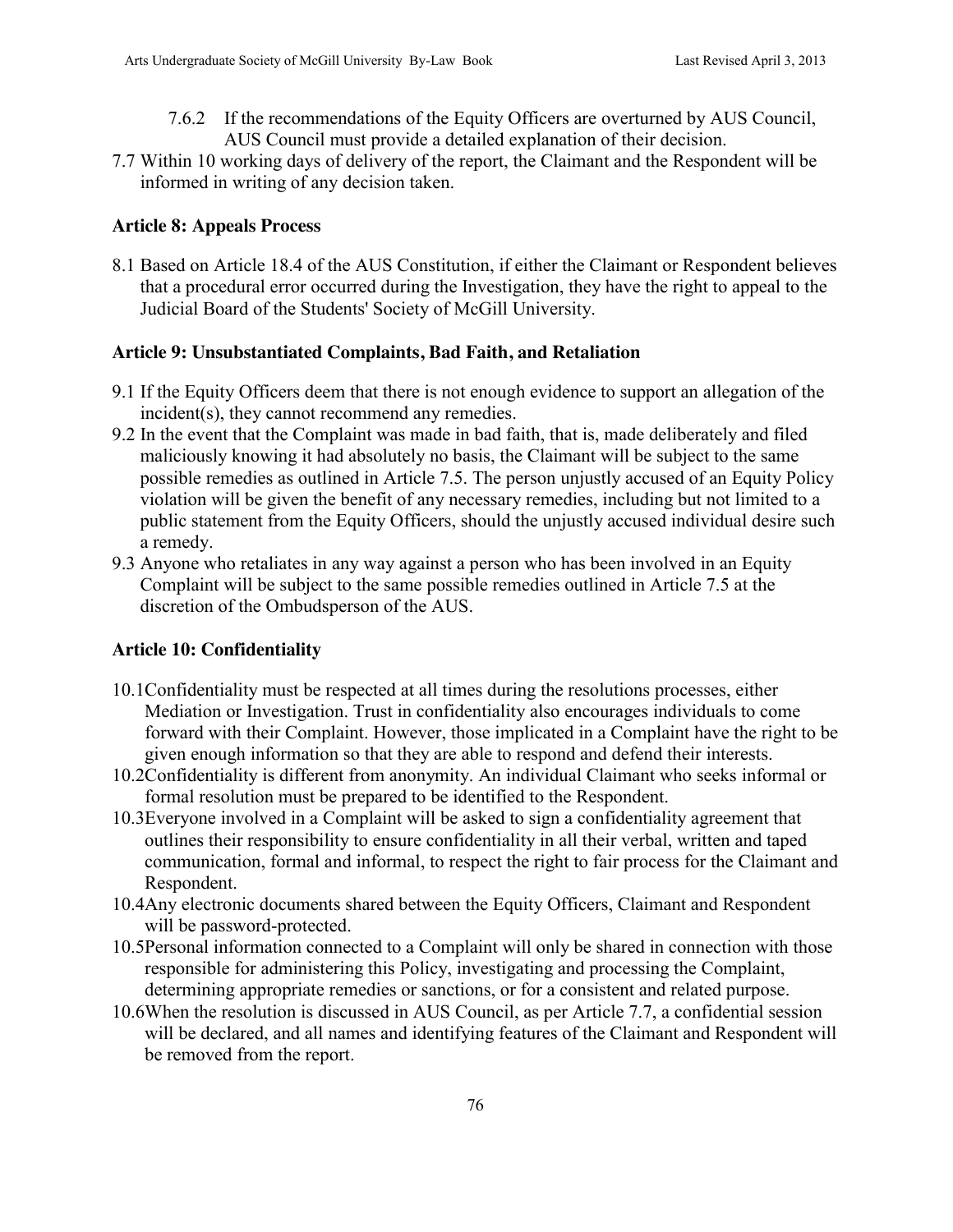# **Article 11: Conflicts of Interest**

- 11.1Upon receiving an Equity Complaint, Equity Officers must declare a conflict of interest should there be one.
- 11.2Any Equity Officer who declares a conflict of interest regarding an Equity Complaint must abstain from all stages of conflict resolution, including formal and informal resolution.
- 11.3Failure of an Equity Officer to declare a conflict of interest regarding an Equity Complaint will result in review or suspension from the Equity Committee, at the discretion of the other members of the Equity Committee based on the seriousness of the violation.

# **Article 12: Documentation – Equity Log**

- 12.1Any formal or informal recommendation and/or action shall be documented in writing and provided to the Claimant and to the Respondent.
- 12.2The Equity Log will be a Confidential Document that is password-protected on the AUS computer system, to be maintained by the AUS VP Internal.
- 12.3The VP Internal and the Equity Committee shall be the only individuals who may access the Equity Log.

### **Article 13: Limitations**

13.1Nothing in this Policy precludes either party from exercising any recourse available external of the AUS.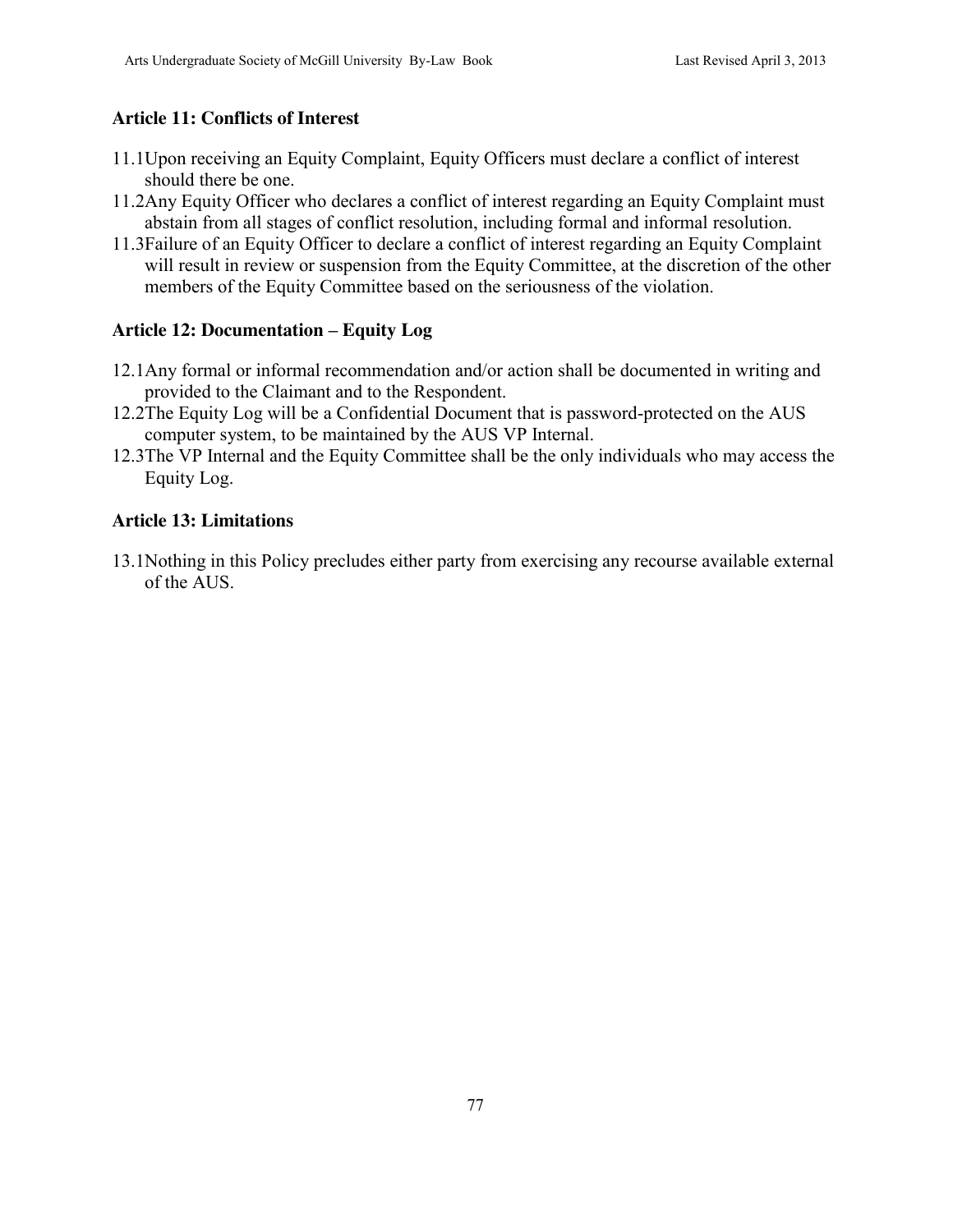#### **APPENDIX A: BACKGROUND OF AUS EQUITY**

This policy has been drafted to enshrine and to solidify the AUS's commitments to equity in a comprehensive manner, in accordance with the AUS Constitution. The mission of the AUS according to the AUS Constitution is as follows:

- 2.1 The AUS exists to:
	- 2.1.1 Represent all McGill students in the Faculty of Arts and to promote their welfare and interests.
	- 2.1.2 Provide activities and services to enhance the educational, cultural, environmental and social conditions of its members.

Upholding principles of equity will increase the AUS's representational capabilities and ensure accessibility of all its events and services. The first explicit reference to equity in an AUS document is in the constitution of AUS Environment Council (AUSec) Bylaws. The standing committee of AUS Council is mandated to "Incorporate the principles of sustainability, ecological integrity, economic prosperity and social equity-into all endeavors of the Arts Undergraduate Society."

In April 2012, a referendum question amended the Constitution of the AUS to include the principles of equity and respect in its mandate:

Article 26 - Definition

26.1 The events, activities, and spaces operated by the AUS – may include but are not limited to the AUS Lounge, Ferrier Building Computer Labs, Arts Orientation Week and Arts Frosh, Bar des Arts, Nuit Blanche, AUS General Assemblies, and Arts Graduation Ball - shall be constituted herein as 'AUS services'.

Article 27 – Respect

27.1 AUS services shall operate with the concept of 'Safe Space', prohibiting the use of racist, sexist, and other oppressive signage.

27.1.1 It shall be left to the discretion of the AUS Executive and AUS Executive Assistant to determine what constitutes oppressive signage.

27.2 AUS services shall be venues for respectful dialogue and oppose intimidating solicitation and violence.

27.3 In the event of an equity complaint with regards to an AUS service, the complaint shall be addressed by the Ombudsperson of the AUS and a Report may be commissioned by the AUS Council to rectify the complaints.

Though these amendments improve the AUS's ability to represent AUS members and to deliver accessible services, equity is left undefined. Furthermore, they remain focused on signage without discussing the role of groups internal to the AUS, including departmental associations and committees. Also, they leave equity considerations in the hands of one individual: the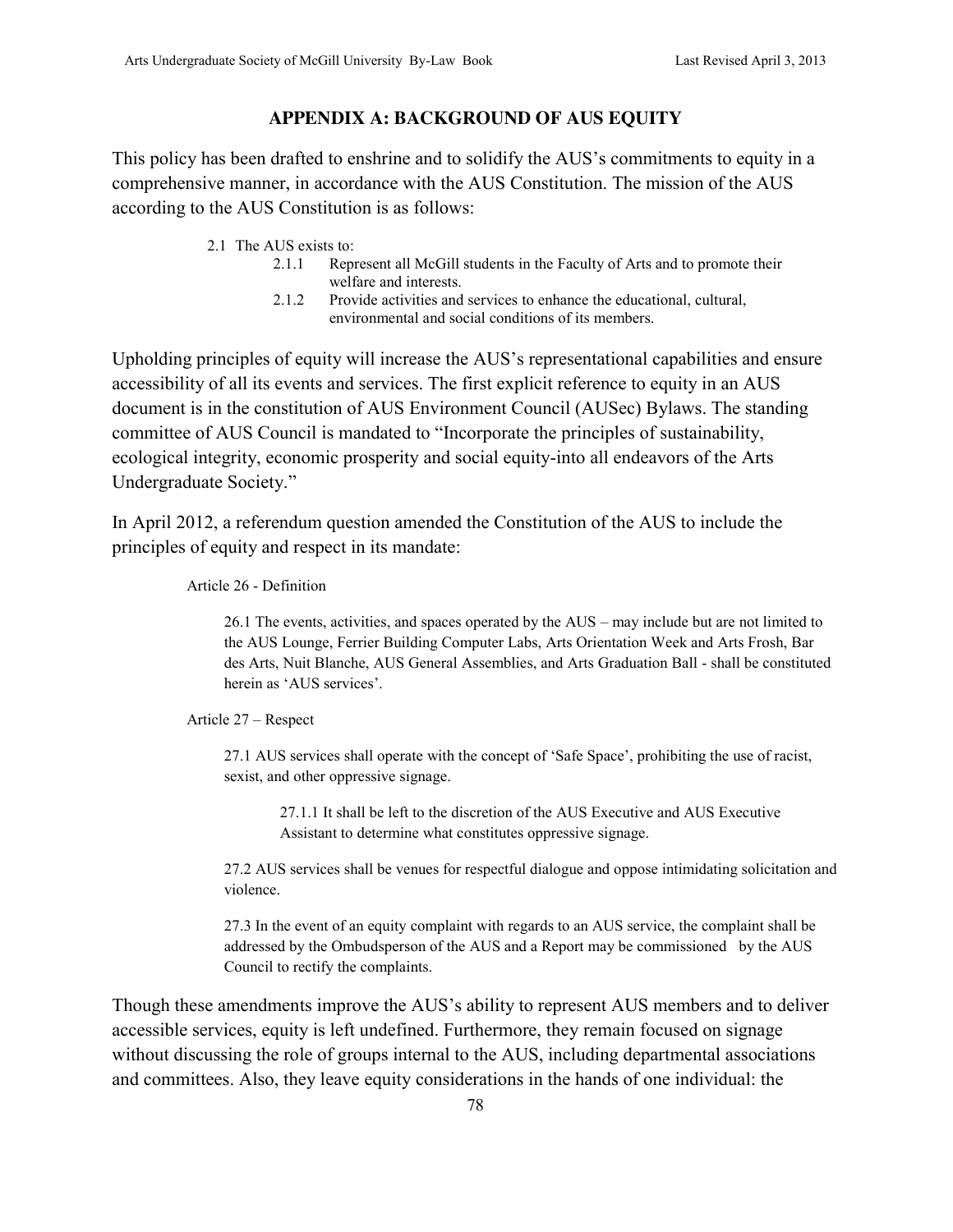#### Ombudsperson of the AUS.

To address the above concerns with Article 26 and 27 of the constitution, and in order to provide a thorough definition for equity, the following resolution was adopted at the meeting of the AUS Council, October 17, 2012:

#### **Resolution to Support the Creation of an AUS Equity Policy and an Ad Hoc Equity Policy Committee**

*Whereas*, the AUS has a commitment to social sustainability.

*Whereas*, social equity falls under the umbrella of social sustainability,

*Whereas*, the AUS currently does not have an equity policy,

*Whereas*, an equity policy shall be an important framework expounding the AUS's commitment to equity, inclusion, and non-discrimination, and explaining how any complaints concerning issues of equity shall be handled,

*Whereas*, a resolution passed by AUS Council supporting the creation of an equity policy provides the affirmation necessary for undertaking such a task.

*Resolved,* that AUS Legislative Council supports the creation of an AUS Equity Policy.

*Resolved*, that an Ad Hoc Equity Policy Committee be created as part of the social sustainability mandate of the AUS

*Resolved,* that an Ad Hoc Equity Policy Committee will explore the process of hiring practices as it relates to equity in the AUS

*Resolved*, that the Ad Hoc Equity Policy Committee's membership include the AUS VP Internal, two (2) AUS Councillors to be selected by the AUS VP Internal, and two members-at-large to be selected through an application process conducted by the AUS VP Internal.

*Resolved*, that the Ad Hoc Equity Policy Committee hold a consultation process that is open to all AUS members.

*Resolved*, that the Ad Hoc Equity Policy Committee be charged with the writing of the AUS Equity Policy for discussion and possible adoption at the November 28 or January 16 AUS Legislative Council.

*Resolved*, that the Ad Hoc Equity Policy Committee shall satisfy the AUS Councillors' committee participation requirement.

The passage of this resolution demonstrated the affirmation necessary to move forward with the creation of the Policy. After the passage of the resolution, the Ad Hoc Equity Policy Committee was formed, comprising the AUS VP Internal, Justin Fletcher; two councillors, Claire Stewart-Kanigan (Arts Representative to SSMU) and Thy Anne Chu Quang (AGELF); and two members-at-large, Claire Michela and Gabrielle Jacobs. The SSMU Equity Commissioner Justin Koh served as an advisory member to the Committee. An Equity Open Forum event was held on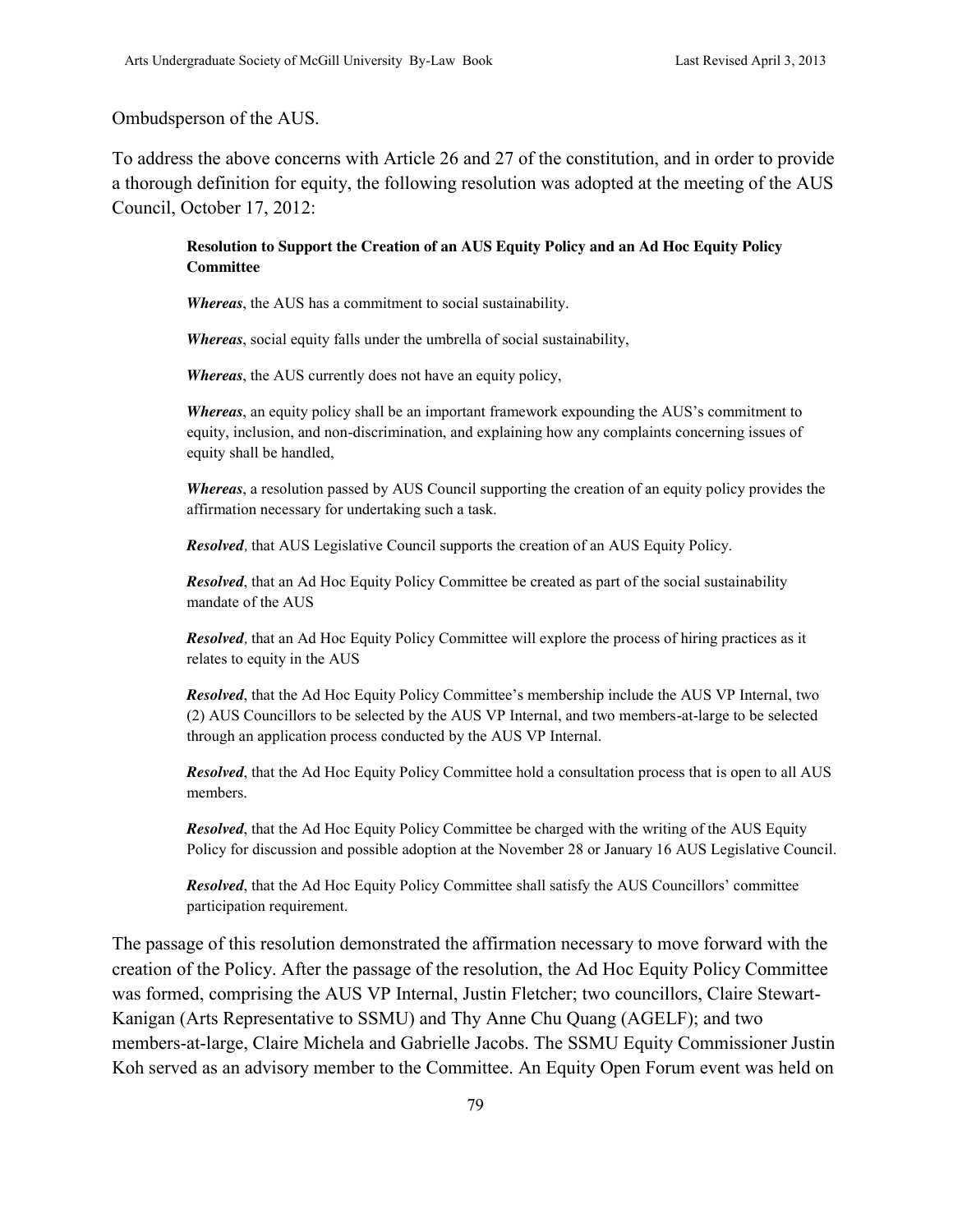Tuesday, November 13, 2012, and a survey was released to the AUS membership the same week to ensure that the creation of the Policy was a consultative and transparent process.

The Committee discussed the following questions and considerations while drafting the policy:

- $\lambda$  What role should the newly formed Equity Committee play within the AUS, and how can the Equity Committee take more proactive rather than reactive measures concerning equity?
- $\triangle$  Within the AUS governing infrastructure, how can we guarantee confidentiality and protection from conflicts of interests to ensure that resolutions are fair to the Claimant and Respondent?
- $\triangle$  How can the SSMU's resolutions processes, including mediation, investigation and appeals of Equity Complaints, be adapted to the governing structures of the AUS?

The following AUS Policy is the culmination of the work of the Ad Hoc Equity Policy Committee throughout the Fall 2012 and Winter 2013 terms. The Policy is based off the SSMU Equity Policy, which can be found on the SSMU Website. The policy was discussed and ratified at AUS Council on March 20. The AUS hopes this Policy will effect lasting change on AUS members beyond their experience at McGill.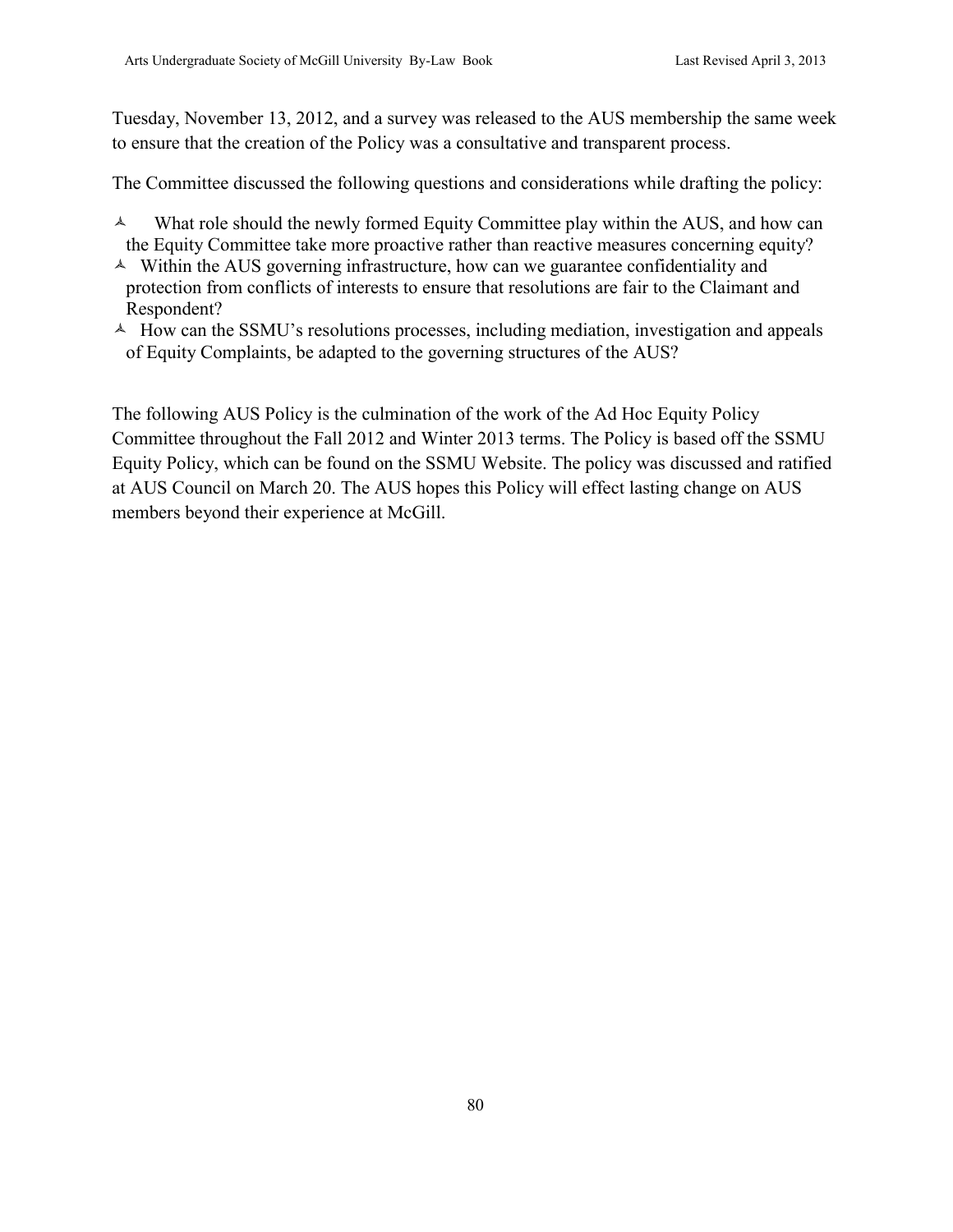### **APPENDIX B: DEFINITIONS USED IN DEVELOPING THE POLICY**

*Equity:* in the context of this Policy, Equity refers to the respect of and equality of opportunity for all members of the Association.

*Diversity:* the existence of differences among members of a community based on gender identity, age, race, ethnic or national origin, religion, sexuality, sexual orientation, mental and/or physical abilities, language, size, or social class.

*Oppression:* the exercise of power by a group of people over another group of people with specific consideration of cultural, historical, and living legacies.

*Privilege*: an exclusive benefit, right, advantage, or immunity maintained by a group of persons to the disadvantage of others.

*Marginalization:* the relegation of certain persons and social groups to positions of lesser agency, power, and participation within society.

*Disadvantage:* a circumstance or a situation that puts an individual or a group of people in an inferior or less favorable position compared to others, resulting in compromised access to resources or opportunities.

*Discrimination:* the differential treatment of an individual or group, typically to their disadvantage, whether it is prejudiced or unprejudiced.

*Harassment:* any behaviour, act, comment, or display that demeans, belittles, and/or causes personal, psychological, or social harm to an individual or group, including an act or acts of intimidation or threat.

*Complaint:* a formal written declaration of a violation of the Equity Policy to the AUS Equity Officers.

*Incident:* the instance of alleged violation of the AUS Equity Policy by the Respondent addressed in the Complaint.

*Claimant:* the person or group who has experienced the alleged incident(s).

*Respondent:* the party against whom a Complaint is brought.

*Support person:* a person whom the Claimant or the Respondent selects to assist them throughout the Resolution process. The support person's role is not to present or respond on behalf of either the Respondent or Claimant; rather, they may take notes and give advice to the party they are supporting.

*Mediation:* the initiation of a proactive dialogue between all parties concerned in an equity issue,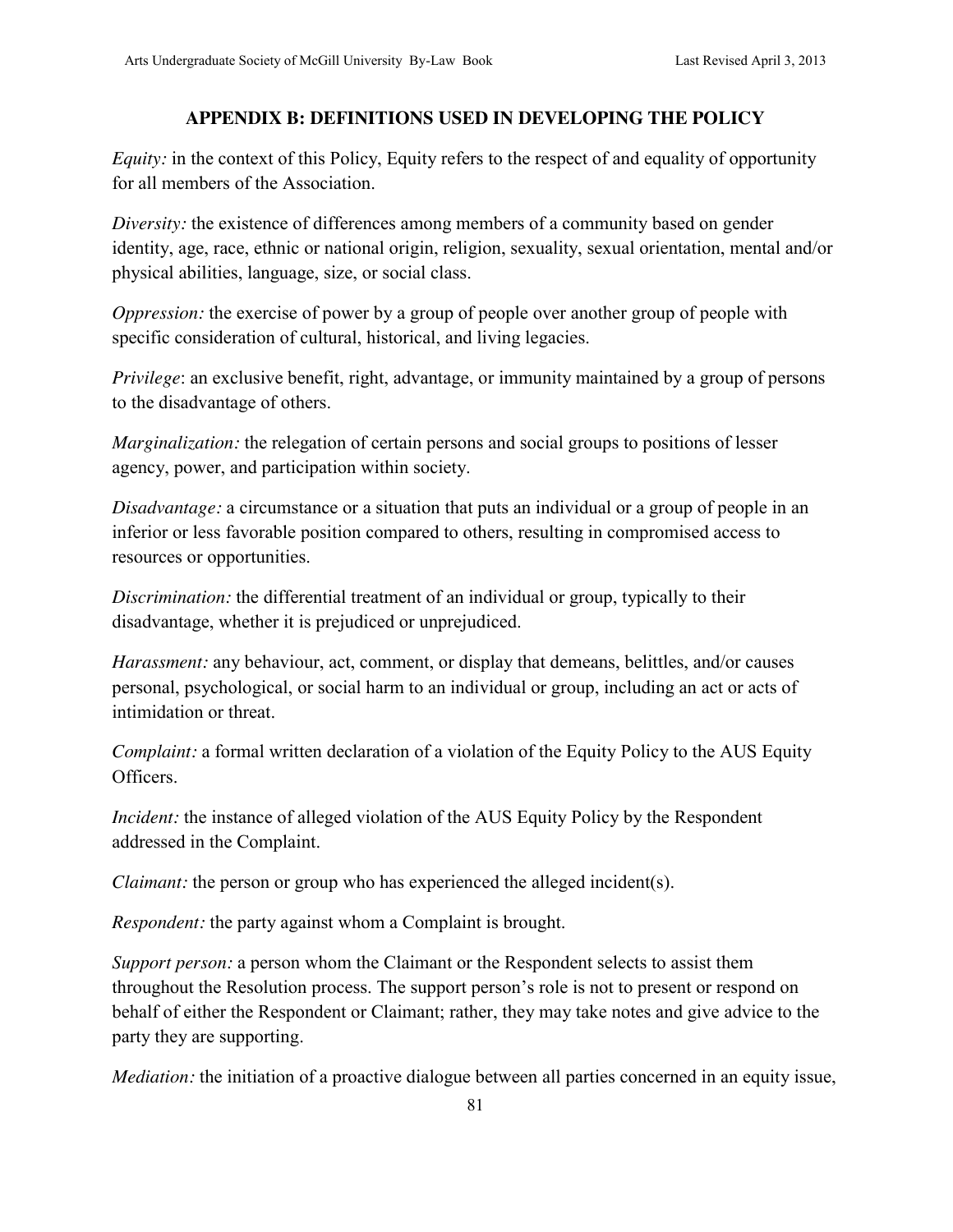to be facilitated by at least one of the Equity Officers.

*Private space:* a mutually agreed upon location where Mediation can take place that allows for the respect of confidentiality.

*Investigation:* a formal Resolution process involving research and collection of supporting evidence to make recommendations on how to handle a Complaint.

*Conflict of interest:* a situation in which a person's interests may affect their ability to make a fair decision, such as the presence of pre-existing social relationships or the possibility of advancement.